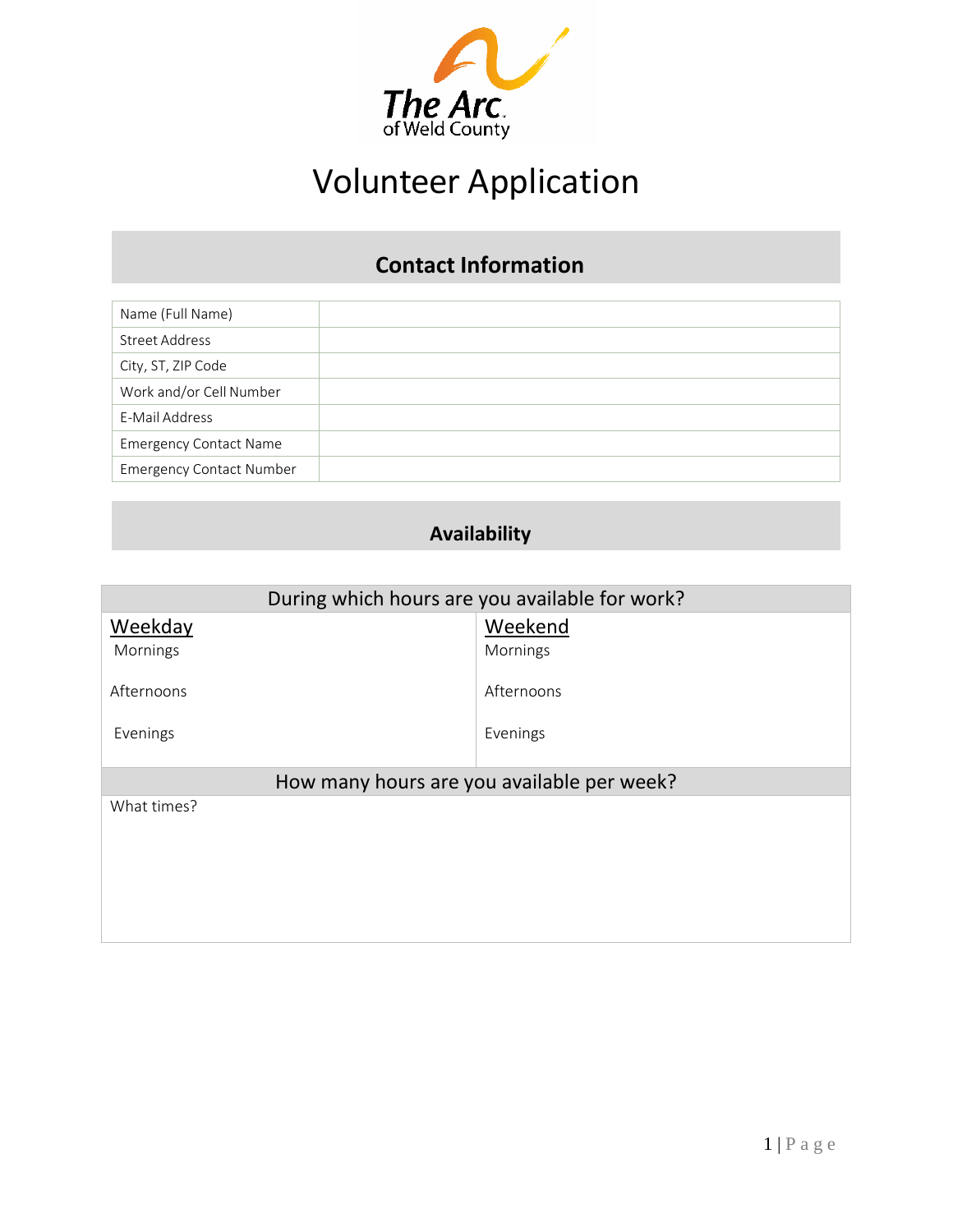#### **Interests**

Tell us in which areas you are interested in working (place check beside interest(s))

| Administration                    | Mentoring               |
|-----------------------------------|-------------------------|
| Events                            | Volunteer Coordination  |
| <b>Families in Action Retreat</b> | Community Outreach      |
| Fundraising                       | Special Projects        |
| <b>Housing</b>                    | Child Care (Respite)    |
| Teaching                          | Other (Please Describe) |

## **Special Skills or Qualifications**

Summarize special skills and qualifications you have acquired from employment, previous volunteer work, or through other activities, including hobbies or sports. If you speak another language- please share.

### **Previous Work Experience**

Summarize your previous experience you have working with people with disabilities.